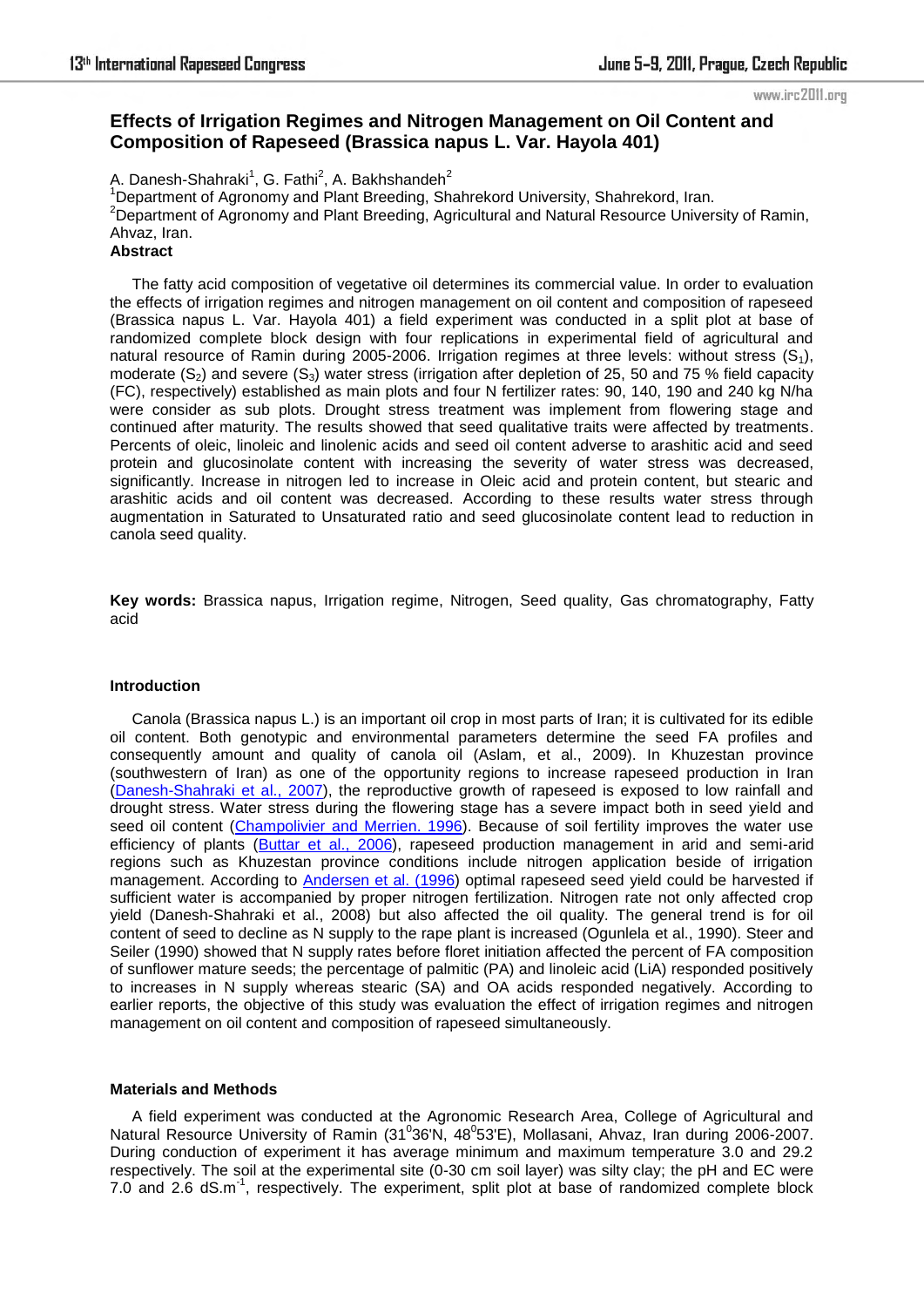design (RCB) with four replications, was conducted. Irrigation regimes at three levels: without stress  $(S_1)$ , moderate  $(S_2)$  and severe  $(S_3)$  water stress (irrigation after depletion of 25, 50 and 75 % field capacity (FC), respectively) established as main-plots and four N fertilizer rates: 90, 140, 190 and 240 kg N.ha<sup>-1</sup> were considered as sub-plots. FC was measured by pressure plate (Tan, 2005). Drought stress treatment was implement from flowering stage and continued after maturity. 2 and 1-m alleys were left around each main and sub plots, respectively to avoid plot to plot water and N contamination during irrigations. Nitrogen was applied as split in two applications; one third with sowing and the remaining at the beginning of stem elongation. N fertilizer applied as urea form. All plots received P:K fertilizers in the rates of 60:50 kg.ha<sup>-1</sup> at sowing. Cultivar (Brassica napus L var. Hyola 401) was sowing at a 20-mm seeding depth on 20 November 2006. Seeds were taken at maturity by harvesting the 1.8  $m^2$  area of the two inner rows of each plot at the end of April. Seed oil content was determined by the Soxhlet apparatus. The FA composition of the seed oil was determined by simultaneous oil extraction and methyl esterification (Garce and Mancha, 1993) followed by gas chromatography of FA methyl esters (Table 1). FA percentages were arcsine-transformed before statistical analysis. Data were analyzed with the GLM procedure using the SAS package.

Table 1- chromatograph characteristics

| GC System: Unicom 4600               | Detector type: FID                                  |
|--------------------------------------|-----------------------------------------------------|
| <b>Column type: Capillary, BPX70</b> | Split ratio: 1/10                                   |
| ID: 0.25mm, 0.22µm, 30m              | Plait program: Opened after 0.2 min                 |
| Detector Temp: 300°C                 | Oven Temp: 140°C for 3 Min.                         |
| Injector Temp: 250°C                 | By $2.5^{\circ}$ C/min to $90^{\circ}$ C for 8 Min. |
| <b>Carrier: Helium</b>               |                                                     |

### **Result and discussion**

The results showed that experimental treatments affected the oil content and it's Composition, significantly (Table 2). Highest oil content (45.2 %) was taken from no water stress conditions. Moderate and severe drought stress, compared to no stress conditions, reduced the oil content. These results were not surprising, as similar effects have been reported (Champolivier and Merrien, 1996). As see at table 2, the oil content decreased with increasing the N rate up to 190 kg N ha<sup>-1</sup> (N<sub>3</sub>), significantly. The next highest rate  $(N_4)$  had no significant decreasing effect on oil content. The mechanism for this, simplistically, is that N supply increases N-containing protein precursors so that protein formation competes strongly for photosynthates; as a result, less of the latter are available for lipid biosynthesis (Rathke et al., 2005). Evaluation the effect of Irrigation regime on FA profile showed that with increasing in drought stress severity, the percent of saturated FA (SaFA) such as PA and Arashitic acid (AA) were increased. So the highest PA and AA % respectively by 7.2 and 9.3% increase compared to no stress condition, was taken from severe drought stress (table 2). This result is consistent with those reported by Flagella et al. (2002). However Ashrafi and Razmjoo (2010) find that drought stress in Safflower lead to reduction in PA %. SaFA % (PA, Stearic acid (SA) and AA %) were affected by nitrogen rate, significantly. Interactions of irrigation regimes and nitrogen on SA and AA % were significant too (Table 2). SaFA % decreased with increasing in N rate, so the highest content of PA, SA and AA by 4.7, 2.6 and .66 %, respectively was obtained with application of 90 kg N.ha<sup>-1</sup>. Evaluation the interactions showed that the reduction trend in SA and AA % because of increasing in N rate, affected by irrigation regime. This rate in no stress and moderate drought stress condition was higher, compared to severe drought stress conditions. Unsaturated FA (USaFA) content, such as OA, LiA and linolenic acid (LnA) adverse to SaFA % with increasing the severity of drought stress were decreased. The negative correlation between USaFA and SaFA is well established (Flagella, et al., 2002). Highest OA, LiA and LnA % by 66.6, 17.6 and 7.9 %, respectively were taken from no stress conditions. In severe drought stress, compared to no stress conditions, these parameters reduced by 2, 4.5 and 5.6 %, respectively. This result is consistent with those reported by Champolivier and Merrien (1996). N had significant effect on USaFA % too. OA % increased with increasing in N, significantly. LiA and LnA % increased with increasing the N rate up to 190 kg N.ha<sup>-1</sup> (N<sub>3</sub>), significantly. The next highest rate (N<sub>4</sub>) reduced these parameters. However this reduction for LnA was not significant. This result consistent with those reported by Joshi et al. (1998) in mustard.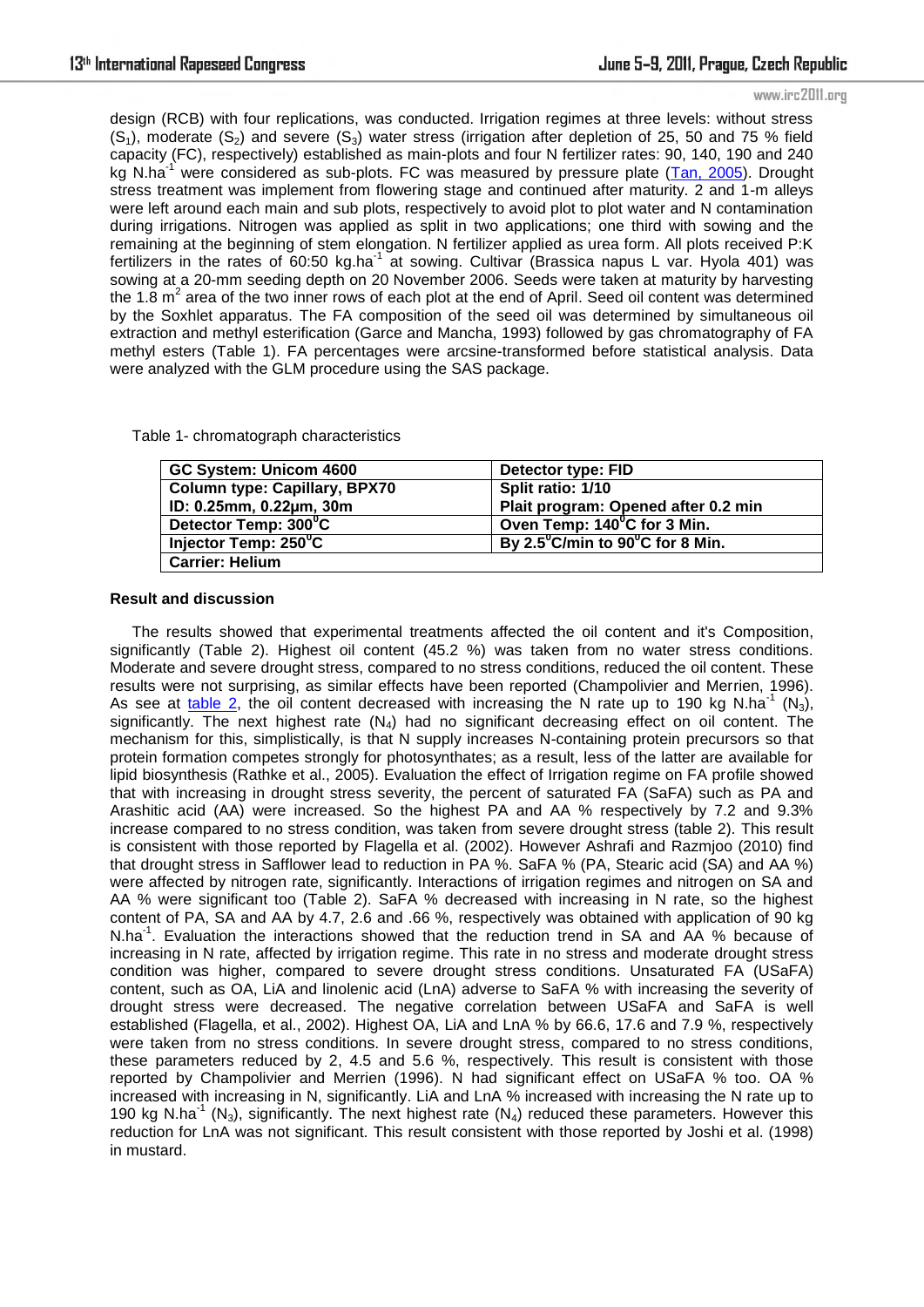Cunnae (1995) stated that relative proportion of different FA determines the quality of edible oil. A diet containing a high content of OA can reduce the content of the undesirable low-density lipoprotein cholesterol in blood plasma and monounsaturated FA more effectively prevent arteriosclerosis than polyunsaturated FA. So SA and PA are unhealthy SaFA, whereas OA and LiA are both unsaturated healthy FA. According to importance of SaFA and USaFA in oil quality, SaFA/USaFA ratio (Sa/USa) and  $C_{16}/C_{18}$  FA ratio were evaluated as canola oil quality indexes (Mollers and Schierholt, 2002; Danesh-Shahraki et al., 2007). Results showed that with increasing in water stress severity and because of increase in SaFA (PA and AA %) and reduction in USaFA (OA, LiA and LnA), Sa/USa ratio was increased, significantly. Increase in Sa/USa ratio showed that terminal drought stress not only decreased oil content (oil quantity) but also reduced oil quality. Dakhma et al. (1995) showed that water stress tends to reduce the degree of unsaturation of rape leaf lipids. With increasing in N application and because of reduction in PA and AA % and increase in OA, LiA and LnA %, Sa/USa ratio was decreased, significantly. However according to treatments interaction, this trend was affected by water availability and this reduction trend in moderate drought stress and no stress conditions was higher, compared to severe drought stress condition.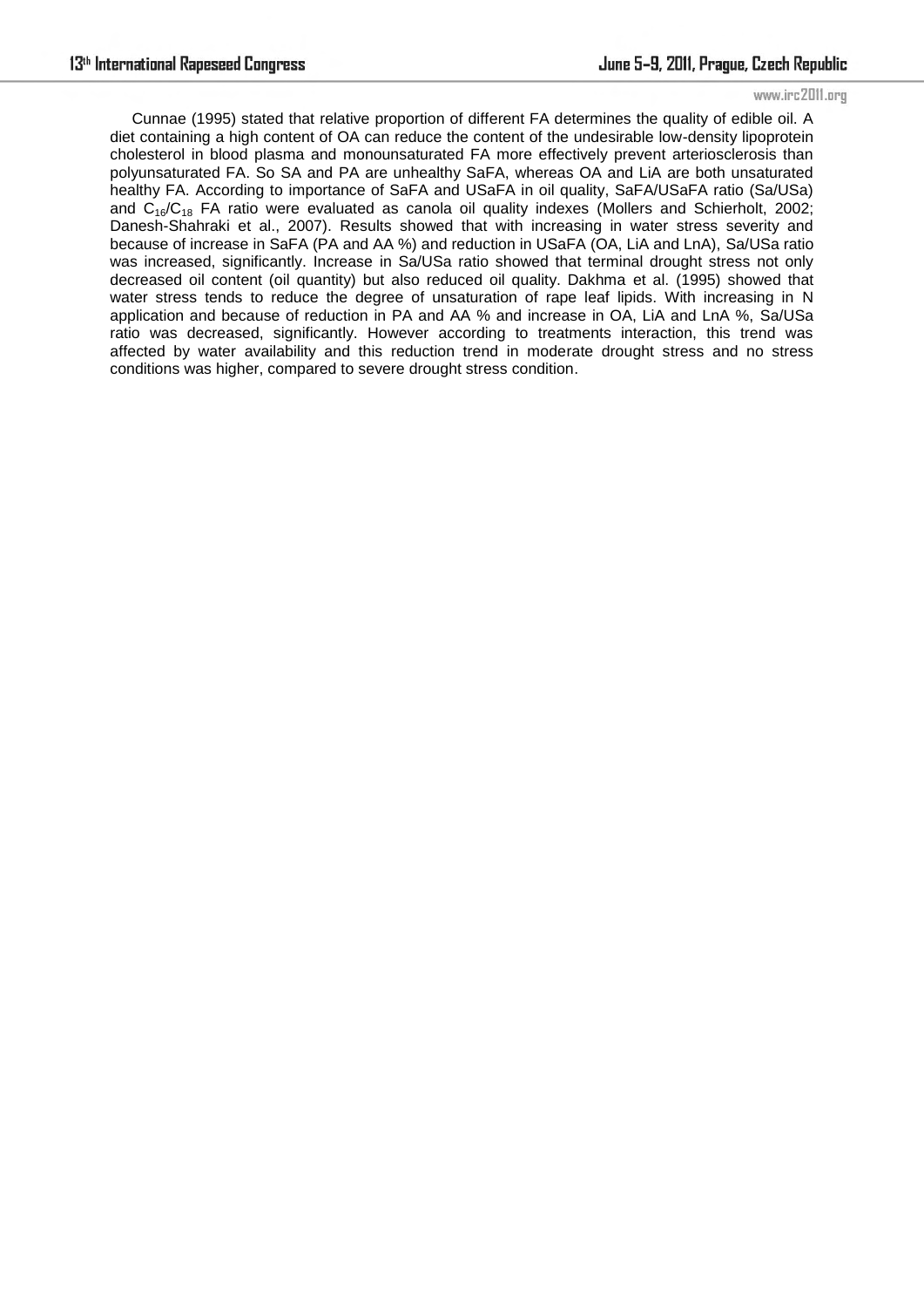| <b>Treatment</b>       | Oil%             | PA%            | SA%                  | OA%                 | LiA%                        | LnA%                | <b>AA%</b>                  | Sa/USa                           | $C_{16}/C_{18}$ |
|------------------------|------------------|----------------|----------------------|---------------------|-----------------------------|---------------------|-----------------------------|----------------------------------|-----------------|
| Irrigation management  |                  |                |                      |                     |                             |                     |                             |                                  |                 |
| ဟ်                     | ᡕᡦ<br>45.25      | 4.46 c         | 2.33 <sub>b</sub>    | ω<br>66.64          |                             | σ<br>7.93           | 0.589b                      | 0.080 b                          | 0.047 c         |
|                        | 44.71 ab         | 4.63 b         | 2.46a                | 66.07b              | 17.67 a<br>17.04 b          | σ<br>7.83<br>7.52   | 0.599b                      | 0.084a                           | 0.049b          |
|                        | 43.34 b          | 4.78 a         | $2.40$ ab            | ပ<br>65.46          | $\Omega$<br>16.91           | $\Omega$<br>52      | ᡕᡦ<br>0.644                 | a<br>0.087                       | 0.052a          |
| Nitrogen rate          |                  |                |                      |                     |                             |                     |                             |                                  |                 |
|                        | 45.90 a          | 4.76 a         | σ<br>2.60            | 65.43 c             |                             |                     | σ<br>0.658                  | σ<br>0.089                       | ω<br>0.051      |
|                        | ಹೆ<br>44.51      | 4.96 b         | 2.42 b<br>2.36 b     | 65.77 bc<br>66.12 b | 16.93 c<br>17.21 b          | 7.56 c<br>7.73 b    | 0.627 b                     | 0.085 b<br>0.083 c               | 0.050 b         |
|                        | 43.71 b          | 4.64 b         |                      |                     | ā<br>17.42                  | ದ<br>7.89           | ပ<br>0.608                  |                                  | 0.049 c         |
|                        | $\circ$<br>43.61 | $-40c$<br>4    | ပ<br>$\overline{21}$ | a<br>66.91          | م<br>27<br>$\overline{7}$   | a<br>$\overline{8}$ | ರ<br>.550<br>Ö              | $\overline{\mathrm{o}}$<br>0.077 | ರ<br>0.046      |
| nteractions            |                  |                |                      |                     |                             |                     |                             |                                  |                 |
| s,N,                   | 46.79            | 4.56           | 2.52 b               | 66.04               | $17.42$ abc                 | 7.78 bcde           | $0.637$ bc                  | $0.084$ de                       | 0.048 cd        |
| $S_1N_2$               | 45.12            | 4.52           | $2.44$ bc            | 66.43               | ω<br>17.68                  | $7.87$ abcd         | 0.588 e                     | 0.082                            | $0.047$ cde     |
|                        | 44.69            | 4.53           |                      | 66.81               | σ<br>17.85                  | ω<br>8.06           | $0.599$ de                  | efg<br>0.080 fg<br>0.072 h       | $0.047$ de      |
|                        | 44.39            | 4.22           | 2.37 bc<br>1.97 d    | 67.26               | 17.73a                      | $8.02$ ab           | 0.532                       |                                  | 0.0441          |
| ភ្នំ 2 5<br>ភូមិ 5     | 46.15            | 4.81           | ത<br>2.79            | 65.37               | $\pmb{\mathsf{v}}$<br>16.58 | 7.54 efg            | ಹೆ<br>0.655                 | ದ<br>0.092                       | $0.052$ ab      |
| $S_2N_2$               | 44.89            | 4.75           | 2.38 <sub>bc</sub>   | 65.92               | 17.08 bcd                   | 7.72 cdef           | $0.626$ cd                  | 0.085<br>cde                     | 0.051 b         |
| $S_2N_3$               | 43.70            | 4.59           | $2.36$ bc            | 66.33               | $17.47$ ab                  | $7.94$ abc          | Ф<br>0.593                  | ট<br>0.082                       | 0.048 cd        |
| $S_2N_4$               | 44.11            | 4.38           |                      | 66.66               | $17.02$ bcde                | 8.11a               | 0.522                       | 0.078                            | 0.046e          |
| $S_3N_1$               | 44.76            | $\frac{30}{4}$ | 2.33 c<br>2.48 bc    | 64.87               | 16.79 de                    | 7.36 g              | σ<br>0.682                  | ය ස<br>0.090i                    | ω<br>0.053 i    |
|                        | 43.53            | 4.80           | 2.44 bc<br>2.35 bc   | 64.96               | 16.86 de<br>16.95 cde       | 7.61 efg<br>7.67def | σ<br>0.668                  | 0.088 bc                         | $0.052$ ab      |
| တို့ တို့<br>တို့ တို့ | 43.74            | 4.79           |                      | 64.21               |                             |                     | 0.632 bc                    | 0.086 cd                         | 0.051 b         |
| $S_3N_4$               | 42.32            | 4.62           | 2.33c                | 66.81               | $17.05$ bcde                | 61/17               | $\Omega$<br>596.<br>$\circ$ | ٔه<br>0.082                      | ం<br>0.049      |